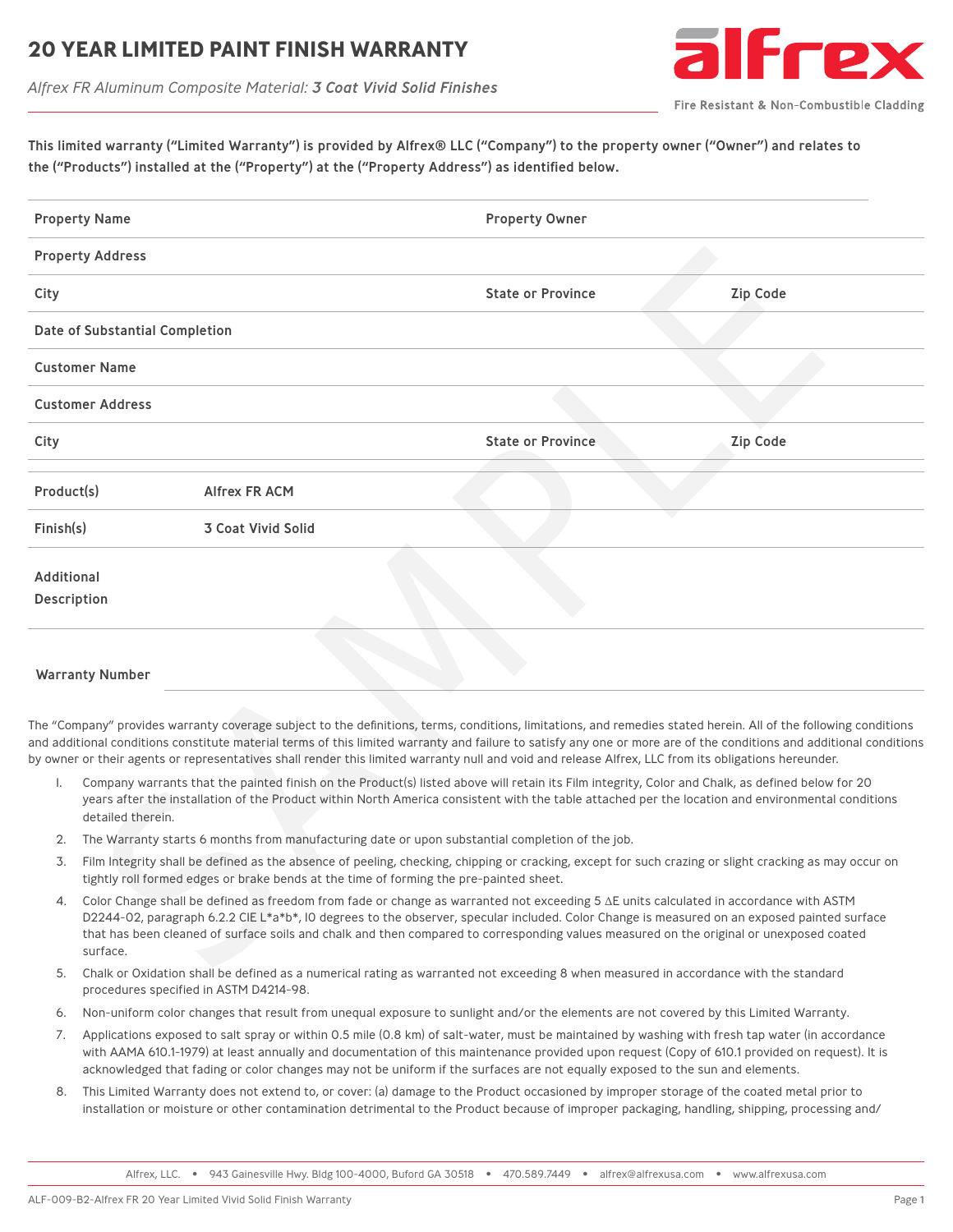# **20 YEAR LIMITED PAINT FINISH WARRANTY**





Fire Resistant & Non-Combustible Cladding

or installation; or (b) damage to the Product which suffers from improper forming, fabrication, cut edge exposure, corrosion of the substrate or any other condition between the substrate and coating which causes coating degradation or delamination; or (c) Forming Product at temperatures below an ambient temperature of 60°F (16°C) which may adversely affect the appearance and performance of the finish coating; or (d) any external contaminant or condition which causes coating degradation or delamination; or (e) damage to the Product as a result of ponding or standing water.

- 9. This Limited Warranty does not extend to, or cover any failure caused by perforation processes which (a) may cause potential heat damage to the top paint layer, (b) leave exposed aluminum vulnerable to oxidation, paint degradation, or delamination, (c) are not specifically approved by Alfrex prior to issuance of the warranty.
- 10. This Limited Warranty does not cover damage or failure of Product which damage or failure is attributable to acts of God, falling objects, external forces, explosions, fire, terrorism, or other such similar or dissimilar occurrences.
- 11. Owner's sole and exclusive remedy, and Alfrex, LLC's liability under this Limited Warranty will be limited, at Alfrex, LLC's option, to recoating or replacing the coil coated Plate with the Product claimed to be defective. Under no circumstances will Alfrex, LLC be held liable for any incidental, special, punitive or consequential damages.
- 12. Alfrex, LLC shall be given a reasonable opportunity to inspect the product claimed to be defective. If after inspection of the product, Alfrex, LLC determines that the claimed defect is covered by this warranty, Alfrex, LLC as its sole option, shall refinish, repair, or replace, the defective Product without charge to the owner.
- 13. Alfrex, LLC must approve any recoating of the metal substrate through submission of three (3) estimates that each includes the name of the coating products to be used, labor and material costs as well as any other costs associated with the work for refinishing or replacing the metal substrate. Alfrex, LLC reserves the right to approve or negotiate the contract for such recoating or replacement work if the initial estimate is unacceptable to Alfrex, LLC.
- 14. All warranty work will be performed by Alfrex, LLC or by a company, customer, contractor, applicator, or distributor selected by Alfrex, LLC. At no time does this warranty confer upon the claiming party or any other party the right to proceed with repair, replacement or restoration without written notice and agreement by a duly authorized officer of Alfrex, LLC. Any such work undertaken by the claiming party or any other party shall be for the claiming party's own account and shall result in this warranty becoming null and void. As color variances may occur between replacement or refinished product in comparison with the originally installed product due to normal weathering and aging of the originally installed product, this condition will not be indicative of a defect in either the replacement product or the originally installed product. phenome probable appear and the method interest and the security and the security of the security and the security and the security and the security of the security does not convert almost the interest with a security does
- 15. The warranty for any refinished or replaced metal substrate shall be only for the remainder of the original warranty period applicable to the original coated metal substrate.
- 16. In no event will the original applicable warranty period set forth in the warranty table be extended by a warranty claim.
- 17. In the event of any subsequent failure of any recoated or replaced coil coated Plate, the Owner shall first make any claims against the supplier of those replacement materials.
- 18. The applicable warranty period shall be limited to, and shall in no event extend beyond, the warranty period as set forth in the warranty table.
- 19. This Limited Warranty is given solely to the Owner and is non-transferable and non-assignable.
- 20. All claims must be submitted in writing to Alfrex LLC in 943 Gainesville Hwy. Bldg. 100-4000, Buford, GA 30518. All claims must be accompanied by this certificate, fully completed and signed by the customer that furnished the product to the owner. In order to qualify for warranty coverage, all claims must be submitted within thirty days from the date the damage is first discovered or could have been discovered. No claims can be submitted 30 days after expiration of the warranty period.
- In no event does Alfrex LLC cover the cost of labor or sundry materials required to remove and/or replace any defective product.
- 22. Alfrex LLC reserves the right to discontinue or modify its products lines and coating colors. If the original product or coating color is no longer available, Alfrex LLC agrees to use commercially reasonable efforts to substitute a comparable product.
- 23. This warranty is subject to, enforced by, and construed according to the laws of the State of Georgia. Any legal action to enforce or construe any portion of this warranty shall be brought in a Court of Company's choice in Georgia.
- 24. Any attempt to construe this warranty, be it by law or other legal means, that ultimately leads to any court of competent jurisdiction stating any provision herein as invalid or unenforceable the remainder of the provisions following shall come into effect. These provisions shall come into effect as though the prior provisions had not been contained herein.
- 25. The United Nations Convention on Contracts for the International Sale of Goods is expressly disclaimed and does not apply to the sale of Seller products. Any and all disputes between the parties that may arise pursuant to this order will be heard and determined before an appropriate arbitrator, federal or state court located in Atlanta, Georgia. The owner hereto acknowledges such court has the jurisdiction to interpret and enforce the provisions herein and/ or an arbitrator's judgment, and the owner and the Customer waives any and all objections that they may have as to personal jurisdiction or venue in any of the above courts.
- 26. Company has the right to termination of the warranty at any time if a (30) day notice is given to the Customer prior to Rights accruing to Customer are not lost prior to termination.
- 27. All information hereto shall be adhered to by both parties and shall not extend beyond the directives made herein. No modification shall be made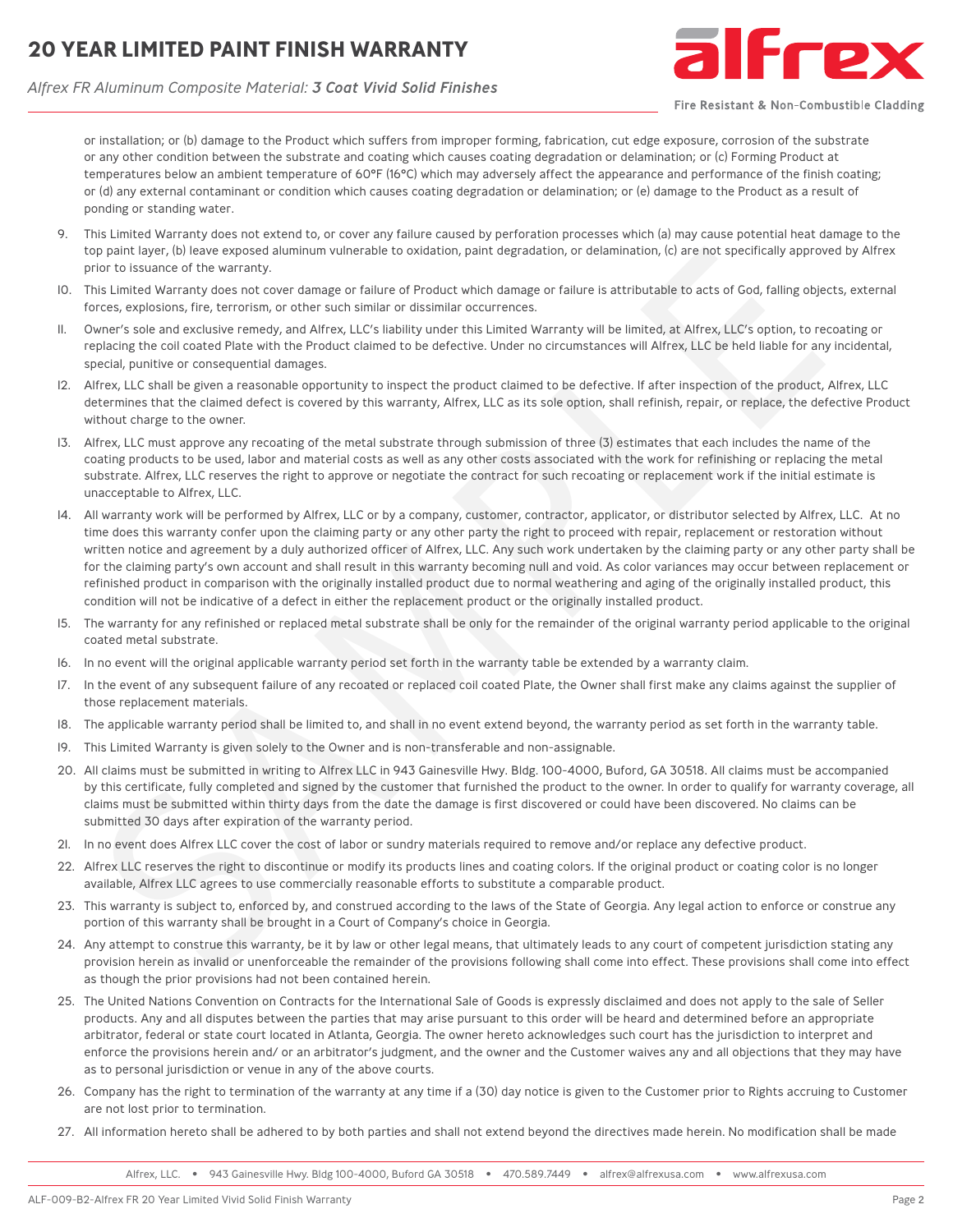*Alfrex FR Aluminum Composite Material: 3 Coat Vivid Solid Finishes*



Fire Resistant & Non-Combustible Cladding

without the understanding, consent, and signing by both Customer and Company of a contract explicitly stating this warranty's subsequent modification.

- 28. EXCEPT AS SET FORTH HEREIN, ALFREX, LLC MAKES NO OTHER EXPRESS WARRANTIES AND DISCLAIMS ANY IMPLIED WARRANTIES, INCLUDING ANY IMPLIED WARRANTY OF MERCHANTABILITY OR FITNESS FOR A PARTICULAR PURPOSE OR USE, WITH RESPECT TO ANY OF THE PRODUCTS.
- 29. IT IS UNDERSTOOD AND AGREED THAT THE REMEDIES PROVIDED FOR HEREIN FOR THE FINISH OF THE PRODUCT DESCRIBED ABOVE ARE EXCLUSIVE WHETHER FOR BREACH OF EXPRESS WARRANTIES OR OTHERWISE AND SHALL CONSTITUTE THE OWNER'S EXCLUSIVE REMEDY AND ALFREX, LLC'S EXCLUSIVE LIABILITY. IN NO EVENT SHALL ALFREX, LLC BE LIABLE FOR LABOR COSTS, DIRECT, INDIRECT, INCIDENTAL, PUNITIVE, SPECIAL OR CONSEQUENTIAL DAMAGES FOR ANY BREACH OF ANY EXPRESS OR IMPLIED WARRANTIES IN CONNECTION WITH THE PRODUCT.
- 30. THIS WARRANTY IS THE ONLY EXPRESS WARRANTY EXTENDED BY ALFREX, LLC IN CONNECTION WITH THE PRODUCT, OTHER THAN ALFREX, LLC'S STANDARD COATING WARRANTY, IF ANY, AND THE LIMITED WARRANTY SET OUT IN ALFREX, LLC'S SALES TERMS AND CONDITIONS, FOR THE PRODUCT, AND IT EXCLUDES ALL OTHER WARRANTIES, REPRESENTATIONS OR GUARANTEES, EXPRESS OR IMPLIED, WRITTEN OR ORAL, BY OPERATION OF LAW OR OTHERWISE, INCLUDING WITHOUT LIMITATION, THE IMPLIED WARRANTIES OF MERCHANTABILITY AND FITNESS FOR A PARTICULAR PURPOSE. ALFREX, LLC'S AGGREGATE TOTAL CUMULATIVE LIABLITY UNDER THIS WARRANTY IS LIMITED TO THE DOLLAR AMOUNT OF THE PURCHASE PRICE.
- 31. Owner is solely responsible for proper selection and installation of Alfrex, LLC's products. Owner agrees that it will use Alfrex, LLC products only for their intended uses and according to the specifications and limitations established by Alfrex, LLC from time to time. Owner shall indemnify, defend and hold Alfrex, LLC harmless from and against any and all damages arising out of or relating to improper product selection, application, use, misuse, neglect, abuse of products or improper installation or incorporation of products.

| THIS WARRANTY IS THE ONLY EXPRESS WARRANTY EXTENDED BY ALFREX, LLC IN CONNECTION WITH THE PRODUCT, OTHER THAN ALFREX,<br>LLC'S STANDARD COATING WARRANTY, IF ANY, AND THE LIMITED WARRANTY SET OUT IN ALFREX, LLC'S SALES TERMS AND CONDITIONS, FC<br>PRODUCT, AND IT EXCLUDES ALL OTHER WARRANTIES, REPRESENTATIONS OR GUARANTEES, EXPRESS OR IMPLIED, WRITTEN OR ORAL, BY<br>OPERATION OF LAW OR OTHERWISE, INCLUDING WITHOUT LIMITATION, THE IMPLIED WARRANTIES OF MERCHANTABILITY AND FITNESS FOR<br>PARTICULAR PURPOSE. ALFREX, LLC'S AGGREGATE TOTAL CUMULATIVE LIABLITY UNDER THIS WARRANTY IS LIMITED TO THE DOLLAR AMOU<br>THE PURCHASE PRICE. |
|---------------------------------------------------------------------------------------------------------------------------------------------------------------------------------------------------------------------------------------------------------------------------------------------------------------------------------------------------------------------------------------------------------------------------------------------------------------------------------------------------------------------------------------------------------------------------------------------------------------------------------------------------------|
| Owner is solely responsible for proper selection and installation of Alfrex, LLC's products. Owner agrees that it will use Alfrex, LLC products o<br>their intended uses and according to the specifications and limitations established by Alfrex, LLC from time to time. Owner shall indemnify, de<br>and hold Alfrex, LLC harmless from and against any and all damages arising out of or relating to improper product selection, application, use,<br>misuse, neglect, abuse of products or improper installation or incorporation of products.                                                                                                     |
|                                                                                                                                                                                                                                                                                                                                                                                                                                                                                                                                                                                                                                                         |
|                                                                                                                                                                                                                                                                                                                                                                                                                                                                                                                                                                                                                                                         |
|                                                                                                                                                                                                                                                                                                                                                                                                                                                                                                                                                                                                                                                         |
|                                                                                                                                                                                                                                                                                                                                                                                                                                                                                                                                                                                                                                                         |
|                                                                                                                                                                                                                                                                                                                                                                                                                                                                                                                                                                                                                                                         |
|                                                                                                                                                                                                                                                                                                                                                                                                                                                                                                                                                                                                                                                         |
|                                                                                                                                                                                                                                                                                                                                                                                                                                                                                                                                                                                                                                                         |
| <b>Accepted By:</b>                                                                                                                                                                                                                                                                                                                                                                                                                                                                                                                                                                                                                                     |
| Alfrex, LLC.                                                                                                                                                                                                                                                                                                                                                                                                                                                                                                                                                                                                                                            |
| 943 Gainesville Hwy.                                                                                                                                                                                                                                                                                                                                                                                                                                                                                                                                                                                                                                    |
| Building 100-4000                                                                                                                                                                                                                                                                                                                                                                                                                                                                                                                                                                                                                                       |
| Buford, GA 30518                                                                                                                                                                                                                                                                                                                                                                                                                                                                                                                                                                                                                                        |
| Phone: 470.589.7449                                                                                                                                                                                                                                                                                                                                                                                                                                                                                                                                                                                                                                     |
| <b>Authorized By</b>                                                                                                                                                                                                                                                                                                                                                                                                                                                                                                                                                                                                                                    |
| <b>Authorized Signature</b>                                                                                                                                                                                                                                                                                                                                                                                                                                                                                                                                                                                                                             |
|                                                                                                                                                                                                                                                                                                                                                                                                                                                                                                                                                                                                                                                         |
| Date                                                                                                                                                                                                                                                                                                                                                                                                                                                                                                                                                                                                                                                    |

Alfrex, LLC. • 943 Gainesville Hwy. Bldg 100-4000, Buford GA 30518 • 470.589.7449 • alfrex@alfrexusa.com • www.alfrexusa.com